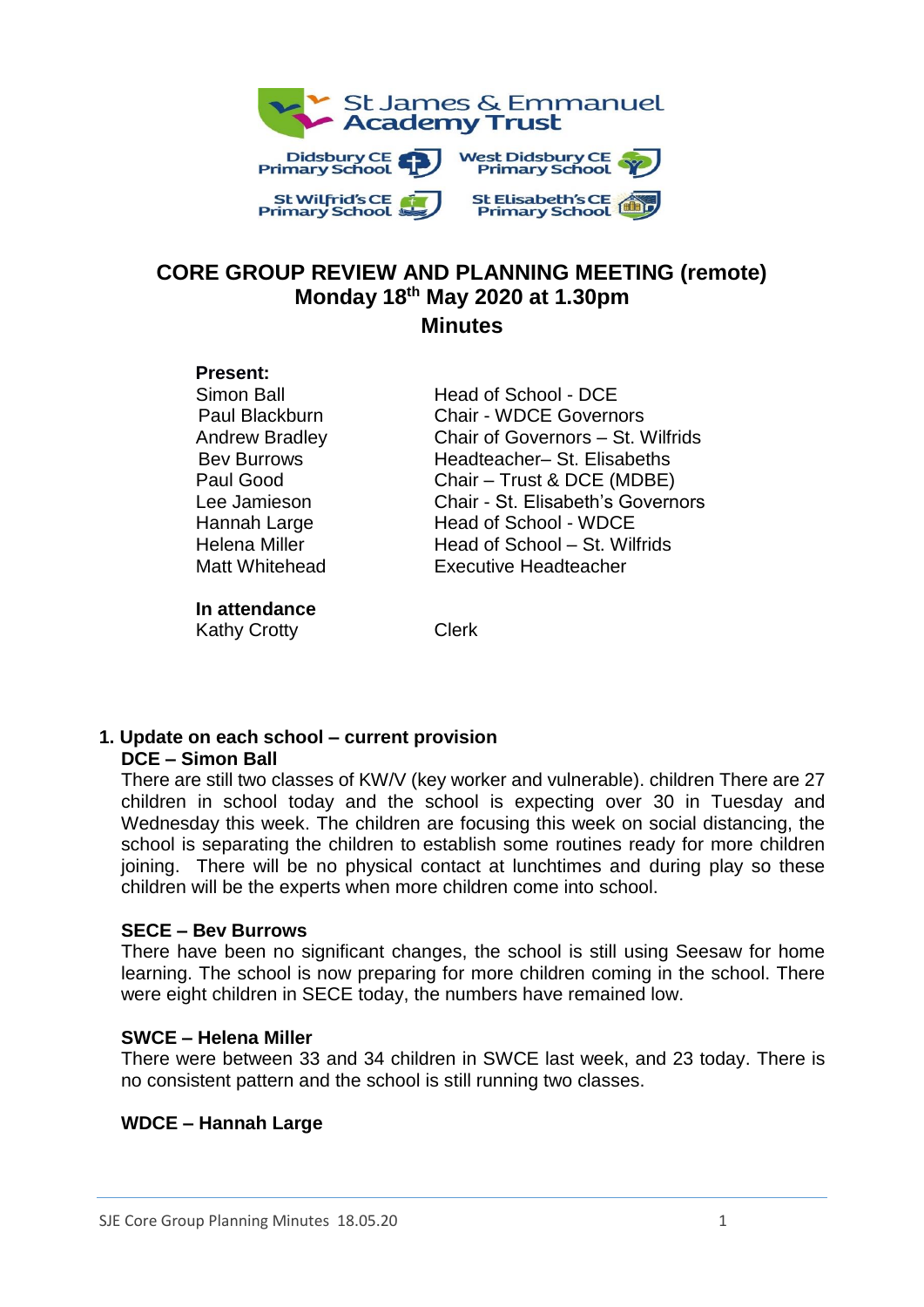There were 26 children in WDCE today and the school has between 25 and 33 children. Today the staff have been exploring the environment to facilitate more children in smaller groups. WDCE will need to use a wider space and will need more staff in the school building.

#### **2. Current Staffing issues relating to school and staff welfare**

This is reported in the Part 2 Confidential Minutes.

Leaders were asked for a future meeting to identify how many staff cannot be in school after June due to their own health issues.

**The level of support from leaders for their staff was commended.**

### **3. Vulnerable children and safeguarding**

This is reported in the Part 2 Confidential minutes

#### **4. School readmissions – overview Matt Whitehead**

- Each school in the Trust has been sent a letter with tentative plans for parents based on the guidance received so far. The return of more children needs to be planned. It makes more sense for older children to come into school first as they can socially distance. The clear situation is to stay at home to minimises the risk of transmission and if more children come into school then some degree of social distancing needs to occur, but this is very difficult to manage with younger children. There is a concern and it is noted that Scotland, N. Ireland and Wales are doing something different than England. Parents will need to be informed of what the school can offer in terms of a safe environment.
- Each school building presents different challenges. There is a useful St Elisabeth's CE risk assessment from Stockport MBC which BB has shared with colleagues and can be used a as template for our other schools. The current DfE guidance suggests up to 15 children with more than one member of staff per cohort. The creation of "social bubbles" acknowledges the social distancing of two meter will be difficult to achieve especially with younger children.
- The phasing of older children in the school first has been well received. Stockport MBC is not opening until the  $8<sup>th</sup>$  June and then the first two days are school staff only to plan new ways of working and undertake health and safety training. The clerk informed the meeting MCC are supporting schools in finding the best approach to introduce more children into the school and many schools in Manchester are only admitting Yr6 in the first instance.
- There has been much goodwill from staff but the risks increase as more children enter the school. Staffing arrangements need to be equitable. Risk assessments for staff with medical conditions are useful. There is merit in having a training day mirroring Stockport MBC, provided for all staff before more children are admitted into the buildings. An independent assessment of all schools would be welcomed to assure parents. BB reported in Stockport, all school leaders are leading the health and safety training. The document created for staff will be adapted to share with parents.

**Action: BB to share the training document for admitting more children into school with Heads of Schools.**

 News coverage is focusing on the needs of vulnerable children and schools are open for all these children anyway. Schools are expected to mitigate the risks. The question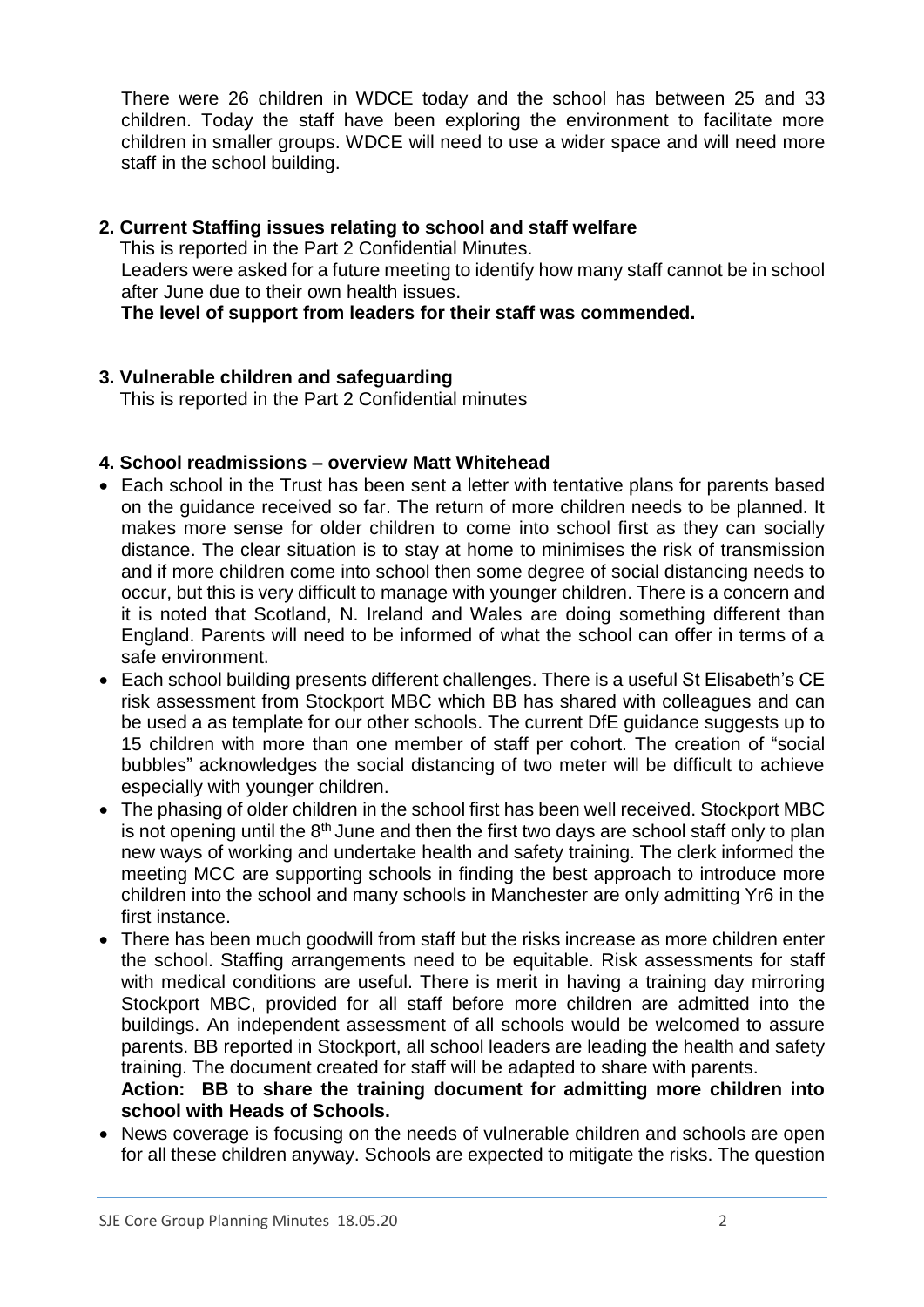was asked about the care of KW/V children and the expectation is for their provision to remain the same as now unless they are in one of the year groups returning and they will return to their year group.

• It was noted how each school is thinking differently. Soft toys and tactile equipment are being removed in most schools as only hard surfaces can be sanitised. Sitting on carpets might be replaced by the horseshoe arrangement of desks. DfE guidance suggests normal learning so for younger children the usual equipment is expected with the most 'at risk' equipment removed. EYFS advice suggests not using climbing frames as this is shared equipment but DCE is planning to share outside equipment with different classes over the week on a day by day rota basis, as the three school climbing frame areas need to be in use as zoned areas on the limited play. Questions were asked about hanging coats and lunchboxes. It was noted there is a lack of national guidance on these very issues which is concerning. It was felt play areas in school grounds can be used as the issues about public parks was the adults congregating. **Action: Heads to produce an action plan (addressing risk assessments) which will be signed off by the Executive Headteacher and presented to Trustees.** The end of this week is the target date for DCE and WDCE and the end of next week for SECE and SWCE

#### **5. School readmission to more children - individual school considerations and proposals:**

Paul Good identified a consensus on these key principles:

- Each school will have a detailed risk assessment based on common principles.
- Three schools will provide a training day (SECE will provide two days training in line with Stockport MBC) in advance of the return of more children, to enable staff to be familiar with safe operating practices and safe movement of children including in and out of the building.

It was agreed these days would not open for the KW/V children.

- $\triangleright$  All schools would operate a phased introduction beginning with eldest children for up to two weeks with full evaluation before expanding the provision. It was acknowledged some schools might not need two weeks as schools have had different numbers of places wanted.
- $\triangleright$  If the initial expansion is successful schools will expand to readmit Yr1 and then Reception/nursery.

### Planning update

**DCE and SWCE** have purchased individual pencil cases for the whole school. Cups can be used from the kitchen to hold separate pencils. There was a consensus is to allow Yr6 for a period of time (Yr1 in WDCE) and then Yr1 for a period of time.

MW reiterated the guidance and how the school will get full sooner under these guidelines, however, the guidelines are changing frequently. The children in school so far have not socially isolated and this risk has not affected the health of the children and staff.

**SECE** is planning to bring only Yr6 into school for the first two weeks and then review this before introducing Yr1. The two groups with the KW/V children will make the school full with two-meter social distancing. Reception parents are anxious about their children returning. SECE have the smallest classrooms, and a social bubble in each area will fill the rooms under the current guidance. SECE is closing over half term and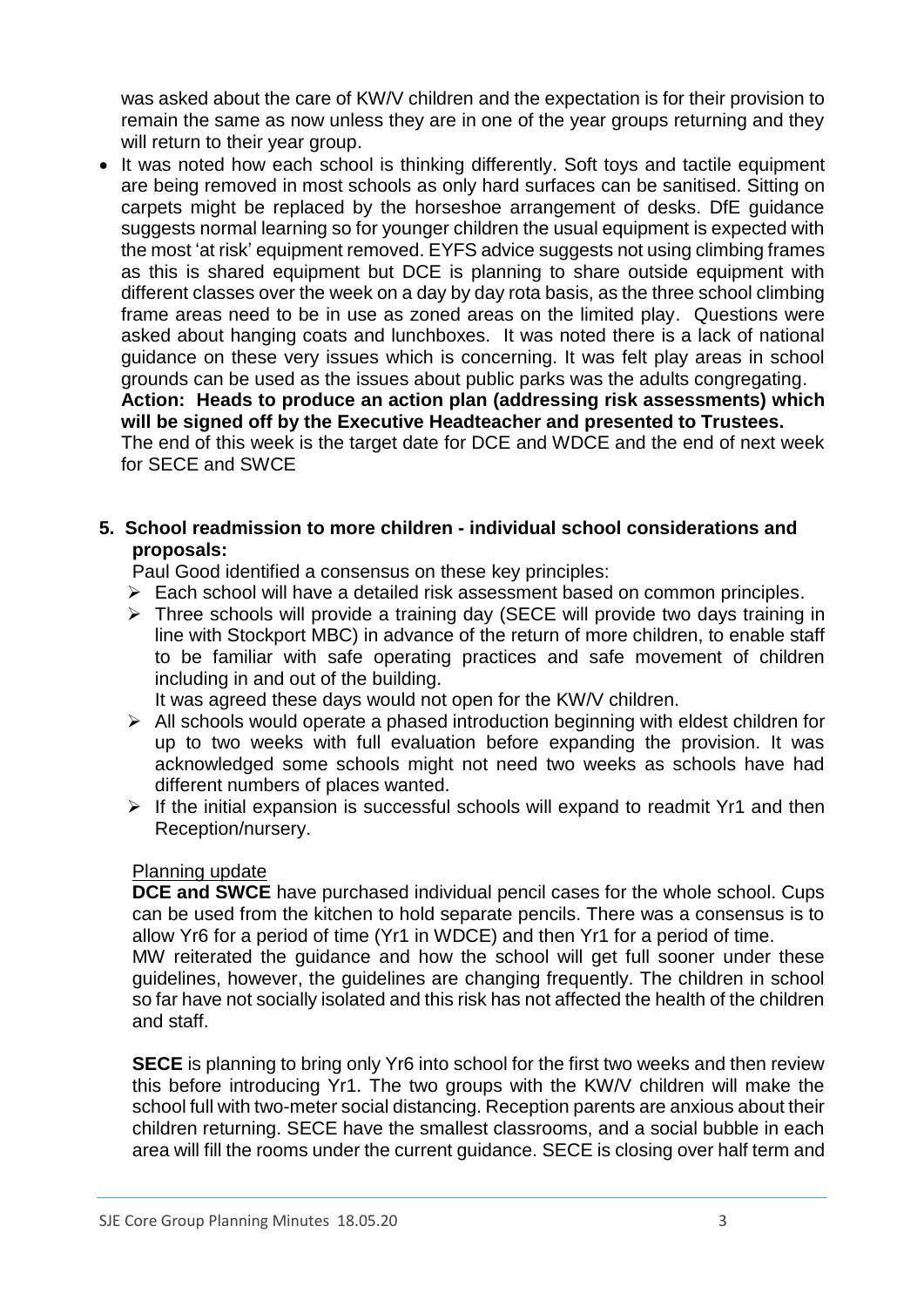paying for families to have the FSM vouchers over the holidays at a cost of £900 a week.

In **DCE** there is a demand for 106 places, 20 in every year group including key workers in Yrs2 to Yr5. The plan is for the KW/V children to be in school the first day, and to add 20 children from Yr6 the next day. There are KW/V children for each year group. There are seven KW/V children in Yr1; seven KW/V in Reception; seven KW/V children in nursery. The school can add more children daily and expand the numbers of children quicker than the two weeks. The numbers currently in school lend to this.

In **SWCE** there are three groups of Yr6. Of 124 responses, only 50% of families want a place in June; 25% have refused a place in June; and 25% of parents were not sure yet if they wanted a place. The school intends for a staggered start and end times as there is a small walkway into school.

The DfE guidance suggests parents are not allowed on school premises. The need for sanitiser at the school gates is not needed because children can wash their hands when they get into classroom. Late children will be brought to the office.

Heads have to work on current knowledge and the guidance changes frequently. Advice was to go ahead in informing and working with parents. There has to be a clear communication from the Trust Board to Heads and there is an additional Trustees meeting this Wednesday the 20<sup>th</sup> May 2020 to discuss the plans for schools to admit more children.

#### **Heads can expect information from the Trustee meeting on Thursday 21st May to share with parents.**

The meeting discussed the position of the trade unions who are advising against additional children in school until all reassurances are met. The trade unions state the current guidance does not provide adequate safety measures. If there was industrial action wages will not be paid. The staff in this Trust are supportive of more children returning to school

**SWCE, DCE and WDCE** will let parents know the Trust is meeting this week to authorise the school plans. **SECE** can inform parents there will be no children in school during the two days training as this is similar across Stockport MBC

Trustees will be informed risk assessments will be completed and approved by the Executive Headteacher. Trustees do not have to see the risk assessments as they are responsible for Trust strategy and not managerial decisions.

#### **Action: The next core group meeting scheduled for the 9th June 2020 will focus on the initial readmission of the school to greater numbers of children and those children who remain at home with a reduced workforce for home learning.**

MW reported the DfE recommendation on home schooling for Yrs2 to Yrs5 and children not in school is to signpost parents to BBC Bitesize and the National Academy. It is recognised staff may be in school and not available for home learning.